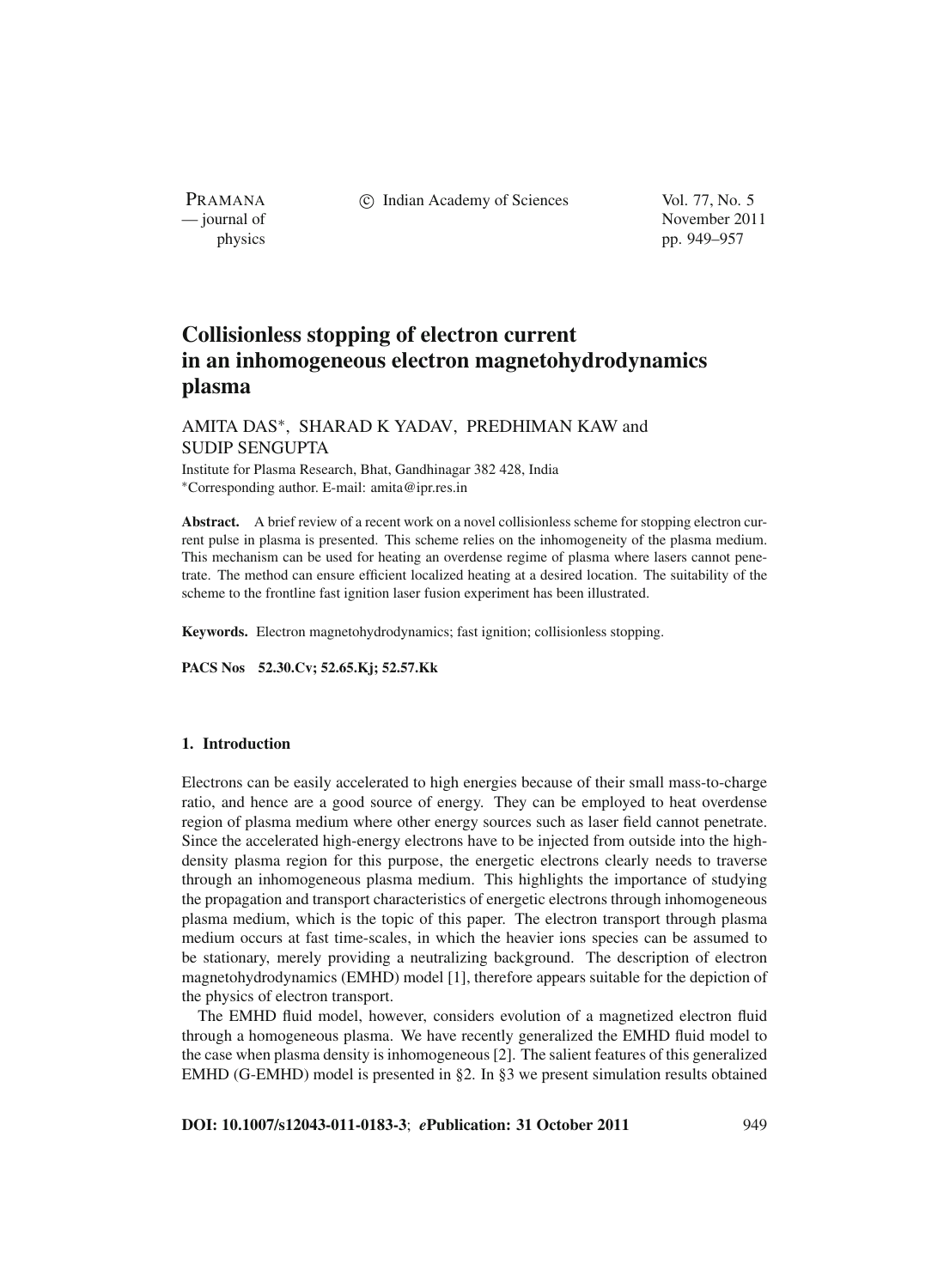by evolving the G-EMHD set of equations which highlight the specific role of plasma density inhomogeneity, in the propagation of electron current pulses. The studies show that the electron current pulses can penetrate a high-density plasma region but are unable to move out again in regions where the plasma density is low. It is also observed that a sharp current shock forms at the density inhomogeneity layer while the electron pulse is entering a high-density plasma region. A rapid energy dissipation occurs at the current shock layer. The energy dissipation in shock structure forms the basis of collisionless stopping of electrons discussed in this paper. A quantitative understanding of the process of energy dissipation has also been provided.

High-energy electrons are essentially collisionless (Rutherford collision cross-section diminishes with energy). Therefore, if one only had to rely on classical Coulomb collisions for energy deposition, the electron energy has to be constrained at a low value. This in turn would affect the efficiency of the energy deposition process. The possibility of electron stopping by the process of their energy dissipation in shock structure removes this constraint and facilitates the use of electrons with higher energies. The presence of such an anomalous energy dissipation mechanism is therefore of great importance. Furthermore, studies show that since the mechanism is dependent on density inhomogeneity, by an appropriate tailoring of the inhomogeneity profile one can maneuver the location where one intends to deposit the energy. On the other hand, the collisional process does not provide one with such a freedom. In §4 we show the relevance of this density inhomogeneityinduced anomalous energy dissipation mechanism for the experimental case of fast ignition. Section 5 contains conclusion.

## **2. The G-EMHD model**

The G-EMHD model is the generalization of the electron magnetohydrodynamic model (EMHD) for the case when the plasma density can vary in space. The electron fluid equations along with the relevant Maxwell's equations constitute the description of the model. The EMHD regime ignores the space-charge related effects and considers a magnetized electron fluid. Specifically, the time-scales of interest are assumed to be slower compared to the minimum value of the local plasma frequency  $\omega_{pe}$  and/or  $\omega_{pe}^2/\omega_{ce}$  (here  $\omega_{ce}$  is the electron gyrofrequency) whichever is smaller. This ensures that the electron charge density fluctuations can be ignored and the electron continuity equation can be dropped. The Ampere's law also gets simplified as the displacement current can be dropped under this approximation. The EMHD model in the presence of plasma density inhomogeneity can be written in the normalized form as

$$
\frac{\partial \vec{g}}{\partial t} = \nabla \times \left[ \vec{v} \times \vec{g} \right],\tag{1}
$$

$$
\vec{v} = -\frac{1}{n}\nabla \times \vec{B}; \qquad \vec{g} = \frac{\nabla^2 \vec{B}}{n} - \nabla \left(\frac{1}{n}\right) \times (\nabla \times \vec{B}) - \vec{B}.
$$
 (2)

Here, *g* physically represents the generalized vorticity, containing contributions from both the field and the kinetic part. Furthermore,  $n$ ,  $\vec{B}$  and  $\vec{v}$  denote plasma density (which is

950 *Pramana – J. Phys.***, Vol. 77, No. 5, November 2011**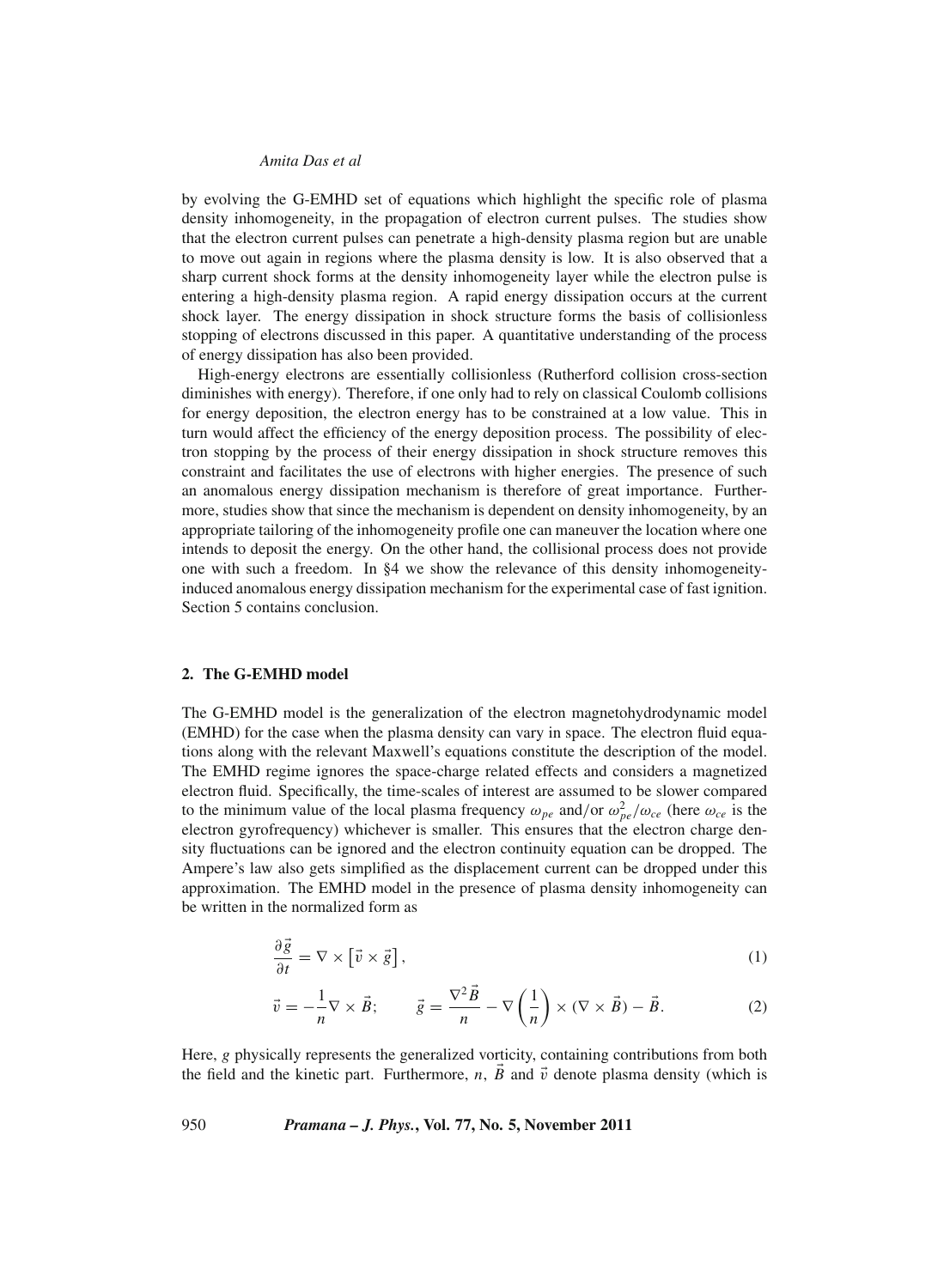#### *Collisionless stopping of electron current*

also the electron density in EMHD), magnetic field and electron velocity respectively in normalized units. The electron density has been normalized with the minimum value of the plasma density  $n_{00}$  in the region of interest, and the length by the skin depth  $d_{e0} = c/\omega_{pe0}$  $(\omega_{pe0} = 4\pi n_{00}e^2/m_e)$  corresponding to this density. The magnetic field is normalized by *B*0, the typical magnitude of the magnetic field and the time by the corresponding electron gyrofrequency  $\omega_{ce0} = eB_0/m_ec$ . When variations are confined in 2D *x*−*y* plane, the G-EMHD model can be written as a coupled set of equations for two scalar fields *b* and  $\psi$ .

$$
\frac{\partial}{\partial t} \left\{ b - \nabla \cdot \left( \frac{\nabla b}{n} \right) \right\} + \hat{z} \times \nabla b \cdot \nabla \left[ \frac{1}{n} \left\{ b - \nabla \cdot \left( \frac{\nabla b}{n} \right) \right\} \right] + \hat{z} \times \nabla \psi \cdot \nabla \left( \frac{\nabla^2 \psi}{n} \right) = 0 \tag{3}
$$

$$
\frac{\partial}{\partial t}\left\{\psi - \frac{\nabla^2 \psi}{n}\right\} + \frac{\hat{z} \times \nabla b}{n} \cdot \nabla \left\{\psi - \frac{\nabla^2 \psi}{n}\right\} = 0.
$$
\n(4)

Here *b* and  $\psi$  respectively represent the magnetic field and the vector potential component along the symmetry direction  $\hat{z}$ . Thus  $\vec{B} = b\hat{z} + \hat{z} \times \nabla \psi$ . The G-EMHD evolution can be further simplified when the electron current is constrained in the 2D *x*−*y* plane of variation. For this case  $\psi = 0$  making eq. (4) irrelevant. We present here results for this particular case. However, it has been verified that the same conclusions hold for the general case, when both *b* and  $\psi$  are finite.

## **3. Electron current propagation through inhomogeneous plasma density**

We wish to understand how the density inhomogeneity influences the evolution of electron current pulses. For this purpose we isolate the effect of density inhomogeneity on the electron current pulse propagation by choosing exact nonlinear solutions of the EMHD equations (the homogeneous plasma case) as initial condition. The exact nonlinear solutions of EMHD are of two types [3]. One has monopolar magnetic fields, which are the solutions of the equation  $\nabla^2 \overline{b} = F(b)$  (where *F* is any function of *b*). These solutions are stationary rotating currents in a homogeneous plasma and acquire a drift velocity of  $V_n = (\hat{z}b \times \nabla n)/n^2$  in the presence of inhomogeneity. The other one has the dipolar magnetic field structures which are the solution of  $\nabla^2 b - b = F(b - Ux)$  and propagate undistorted with a velocity *U* along their axes in a homogeneous plasma. The axial speed *U* is high for those solutions which have their lobes closer, and the associated magnitude of the magnetic field *b* is high. The interesting aspect of these dipole solutions is that the current pattern associated with them mocks up spatially separated (through Weibel instability) forward (externally injected electrons) and return shielding current (offered by background plasma).

When such a dipole structure encounters a density inhomogeneity, in addition to its intrinsic axial propagation speed it also acquires a drift velocity of  $V_n = (\hat{z}b \times \nabla n)/n^2$ [2]. The interplay of these two kinds of drifts then produces a host of interesting features. We report some observations here which are relevant in the context of electron energy dissipation.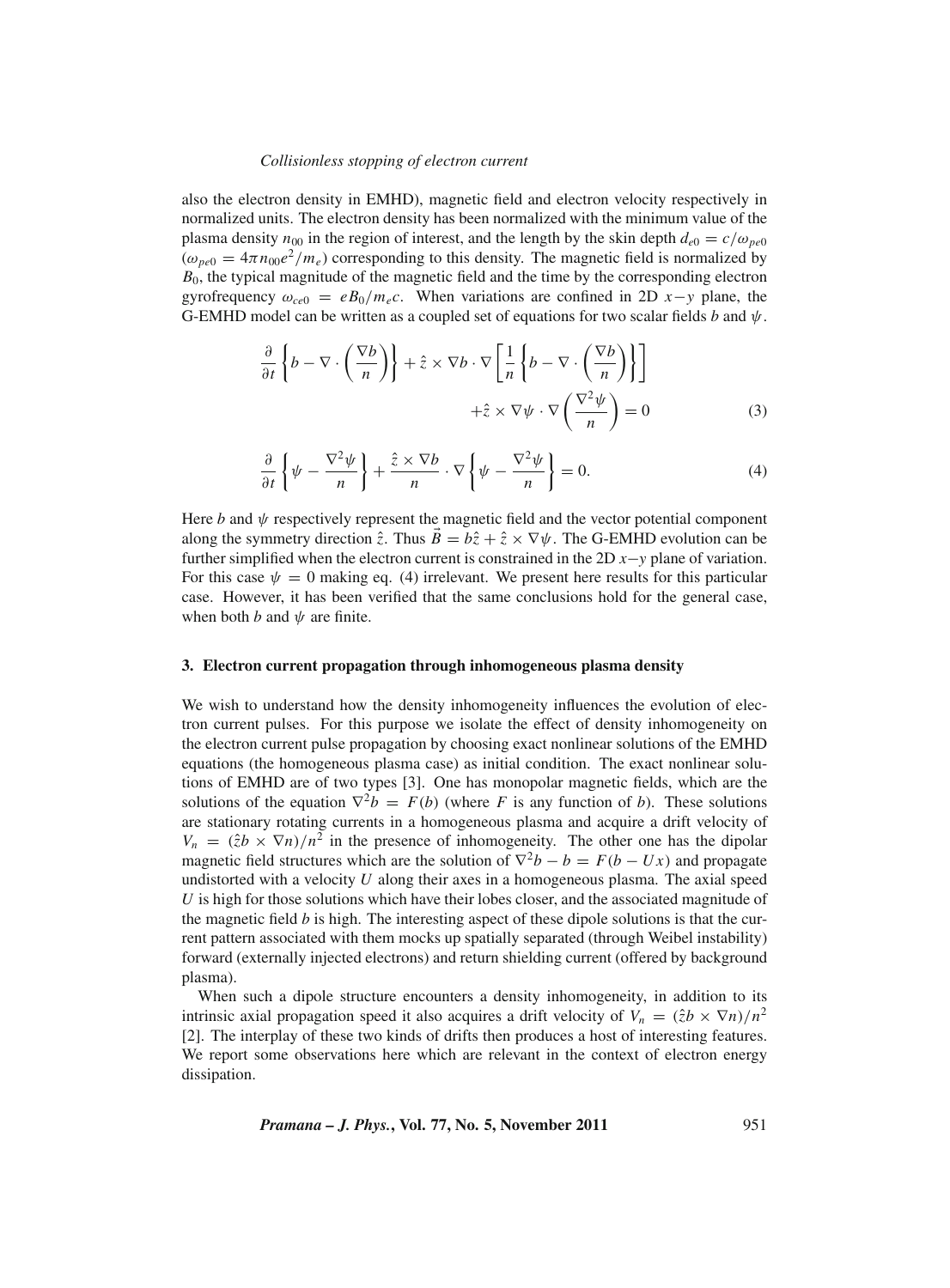In figures 1 and 2 we show the propagation of dipolar current pulse structures through a density cavity and a density hump respectively. This drift  $V_n$  is opposite for the two lobes, the sign of *b* being different for the two lobes. The combination of the axial and the  $V_n$  drift (which is distinct for the two lobes) decides the subsequent evolution of the structure. In figure 1 it is shown that the dipole is unable to enter a low-density cavity (indicated by the black circular lines) it encounters in its path. The two lobes separate, due to their respective  $V_n$  drift and after circling around the lower density cavity region again join to form a dipole and propagate forward. On the other hand, when the dipole encounters an increasing plasma density as shown in figure 2 it readily enters the region of high density. However, once inside the high-density region it is unable to come out from there. The central circular region in figure 2 has a 10 times higher density than the background outer region. In this case since the density gradient has a reverse configuration compared to that of figure 1, the  $V_n$  drift associated with the two lobes brings the lobes closer when the structure encounters a density hump. As a result, the axial speed *U* increases and the dipole enters the highdensity region very rapidly. When the structure reaches the other end of the circular density hump it is observed that the lobes separate. This happens as the associated  $V_n$  separates the two lobes, thereby, reducing *U*. In fact, once the lobe separation is larger than the electron skin depth, the two lobes act as individual monopoles and drift along the circular boundaries of the density hump. The lobes again join and traverse along the diameter of the cavity as a dipole. This prcoess repeats and the dipolar structure remains trapped inside the



Figure 1. Propagation of dipole as it encounters a density cavity.

952 *Pramana – J. Phys.***, Vol. 77, No. 5, November 2011**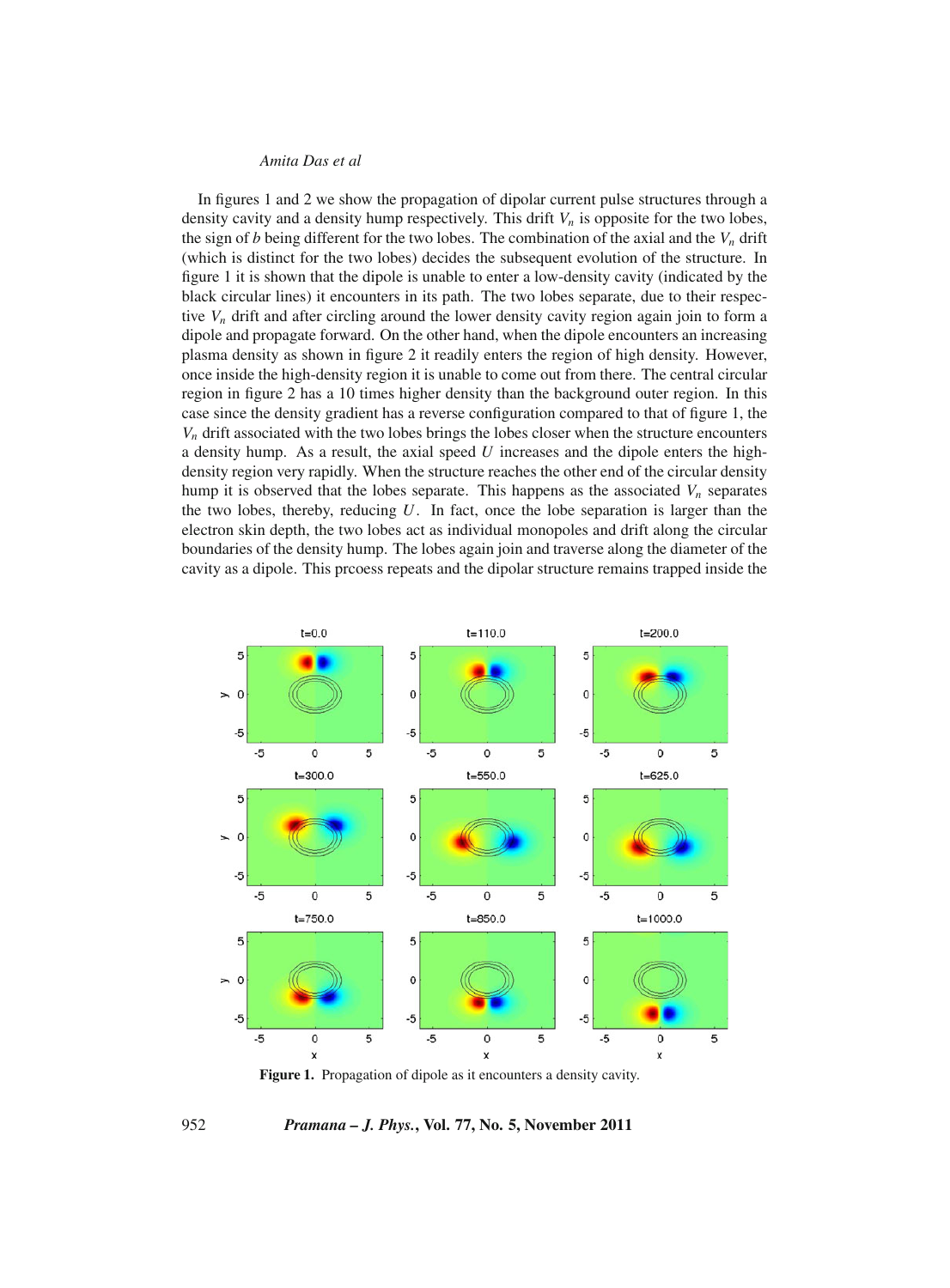

*Collisionless stopping of electron current*

**Figure 2.** Propagation of dipole as it encounters a density hump.

density hump. At times, for some configurations, the structures have been observed to get transmitted out of a high-density region. A systematic study using various density profiles and various dipolar solutions shows that (i) the behaviour of transmission vs. trapping is independent of the properties of the chosen dipole solution, (ii) it is also independent of the value of maximum density in the density profile, (iii) the density gradient, as expected, is found to be responsible for trapping, (iv) there exists a threshold value of  $L_n/L = \alpha_T$  (density gradient scale length/propagation distance in the inhomogeneous layer) above which the structure gets transmitted and below which the structure is trapped. It should be noted that the trapping of current pulse structures in a high-density plasma region can be looked upon as a simple mechanism for plasma-based tweezer for electron currents.

The trapping of the current pulse structure in the high-density region is clearly a violation of time reversal invariance and is suggestive of a dissipative process at work. This is indeed corroborated by studying the evolution of total energy which shows a sudden drop at the time when the structure moves past the inhomogeneity layer while entering the high-density region. The mechanism of this sudden energy dissipation can be traced to the current layer shock formation due to the collision between the two lobes of the dipoles as they move with their respective  $V_n$  drifts. This shock is also captured in the simulation of inertialess limit of the G-EMHD equation. The analytical understanding of the shock formation can be gleaned by considering the inertialess limit of the G-EMHD equation, which can be cast in the form of Burger's equation.

*Pramana – J. Phys.***, Vol. 77, No. 5, November 2011** 953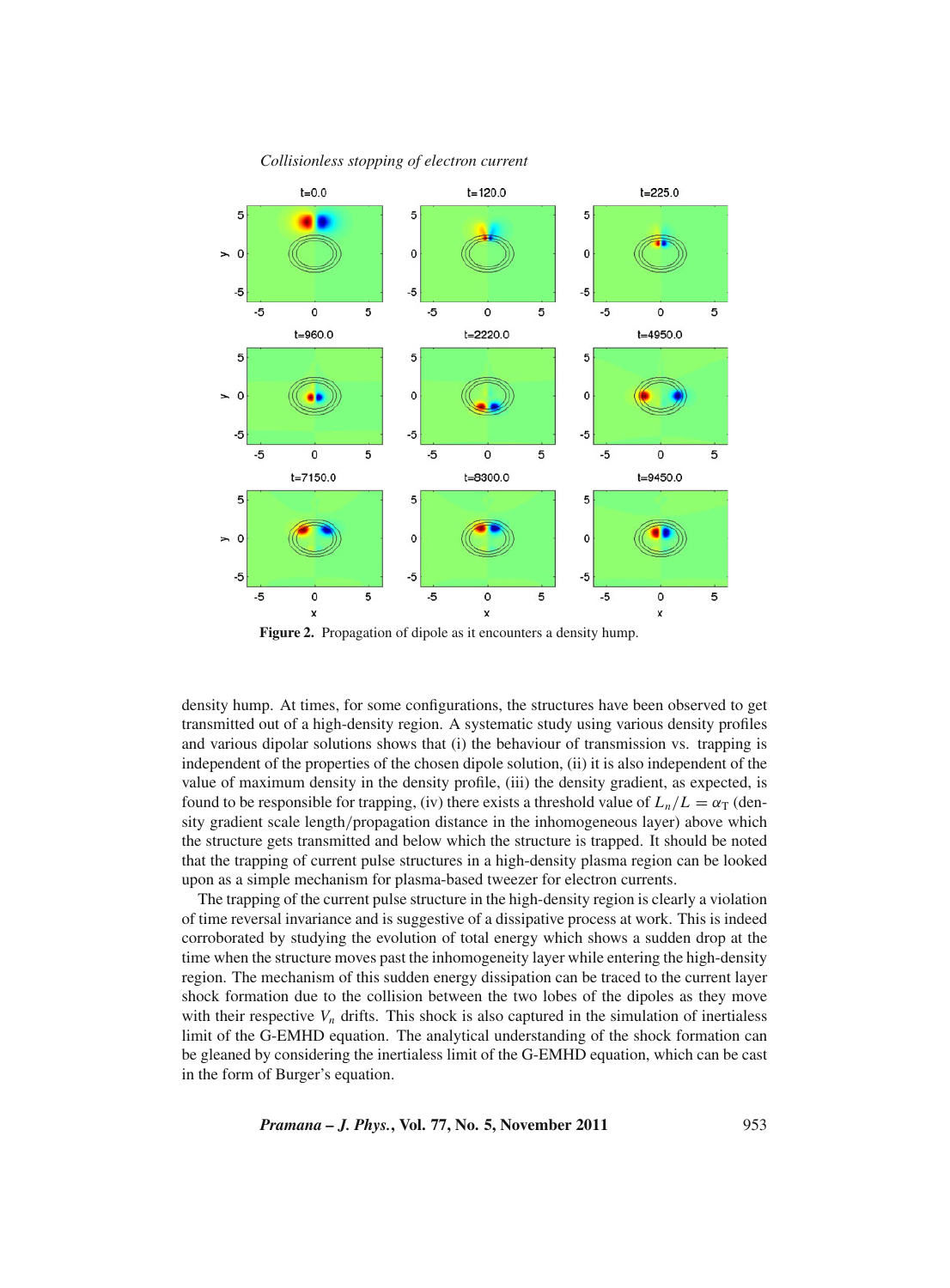When the terms related to the electron inertia are dropped from the G-EMHD equation, the evolution equation can be cast as

$$
\frac{\partial b}{\partial t} + \hat{z} \times \nabla b \cdot \nabla \left\{ \frac{b}{n} \right\} = \eta \nabla^2 b - \mu \nabla^4 b. \tag{5}
$$

In the above equation we have specifically introduced the resistivity and viscosity coefficients. The case in which these coefficients tend towards zero is also included in our analysis. The evolution of inertialess case through eq. (5) has shown that in this case though the dipoles do not move axially they continue to drift due to  $V_n$  and the shock structure develops. Taking  $\hat{y}$  as the direction of density inhomogeneity, the magnetic field is along  $\hat{z}$  and  $V_n$  is directed along x. The shock structure, therefore, develops along x. Since the structure possesses sharp variation along *x* we retain only the *x* derivatives of eq. (5) to obtain

$$
\frac{\partial b}{\partial t} + Kb \frac{\partial b}{\partial x} = \eta \frac{\partial^2 b}{\partial x^2} - \mu \frac{\partial^4 b}{\partial x^4}.
$$
 (6)

Here,  $K = \partial/\partial y(1/n) = -1/L_n$  is the inverse of the density scale length. For a uniform *K*, eq. (6) is the Burger's equation which supports shock structure. In the stationary state the shock width is determined by the balance of the dominating dissipative term with the nonlinear term. In the two cases where either  $\eta$  or  $\mu$  dominates, the shock width  $x_W$  can be shown to scales as  $(\eta/Kb)$  or  $(\mu/Kb)^{1/3}$ . The total dissipated energy for the resistive case can be written as

$$
Q \sim \int \left[ \eta \left( \frac{\partial b}{\partial x} \right)^2 \right] dx L_z L \sim \eta \frac{b^2}{x_W} L_z L \sim K L L_z b^3. \tag{7}
$$

Here,  $L$  and  $L<sub>z</sub>$  are the typical distance traversed in the inhomogeneity layer and the typical extent of the structure along the symmetry direction. It should be noted here, that the total dissipated energy is independent of the value of  $\eta$ . When viscosity dominates, again the scaling of shock width is such that the dissipated energy

$$
Q \sim \int \left[ \mu \left( \frac{\partial^2 b}{\partial x^2} \right)^2 \right] dx L_z L \sim \mu \frac{b^2}{x_W^3} L_z L \sim K L L_z b^3 \tag{8}
$$

is the same as the resistive case, and hence again independent of both  $\eta$  and  $\mu$ . Using Ampere's law we can express *b* in terms of the typical incoming current filament dimension *a* and the electron velocity *u*. Thus *b* ∼ *au*. This shows that

$$
Q \sim KLb^2 a L_z u \sim (L/L_n) a L_z u. \tag{9}
$$

The energy dissipation depends on the same parameter ratio  $(L_n/L)$  which determined the criteria for trapping vs. transmission, noted earlier. Thus, when the dissipated energy is high for small  $L_n/L$ , the structure remains trapped inside the high-density region. In the other case, since the dissipated energy is small, the structure is transmitted past the inhomogeneous density hump as demanded by the time-reversal criteria.

# 954 *Pramana – J. Phys.***, Vol. 77, No. 5, November 2011**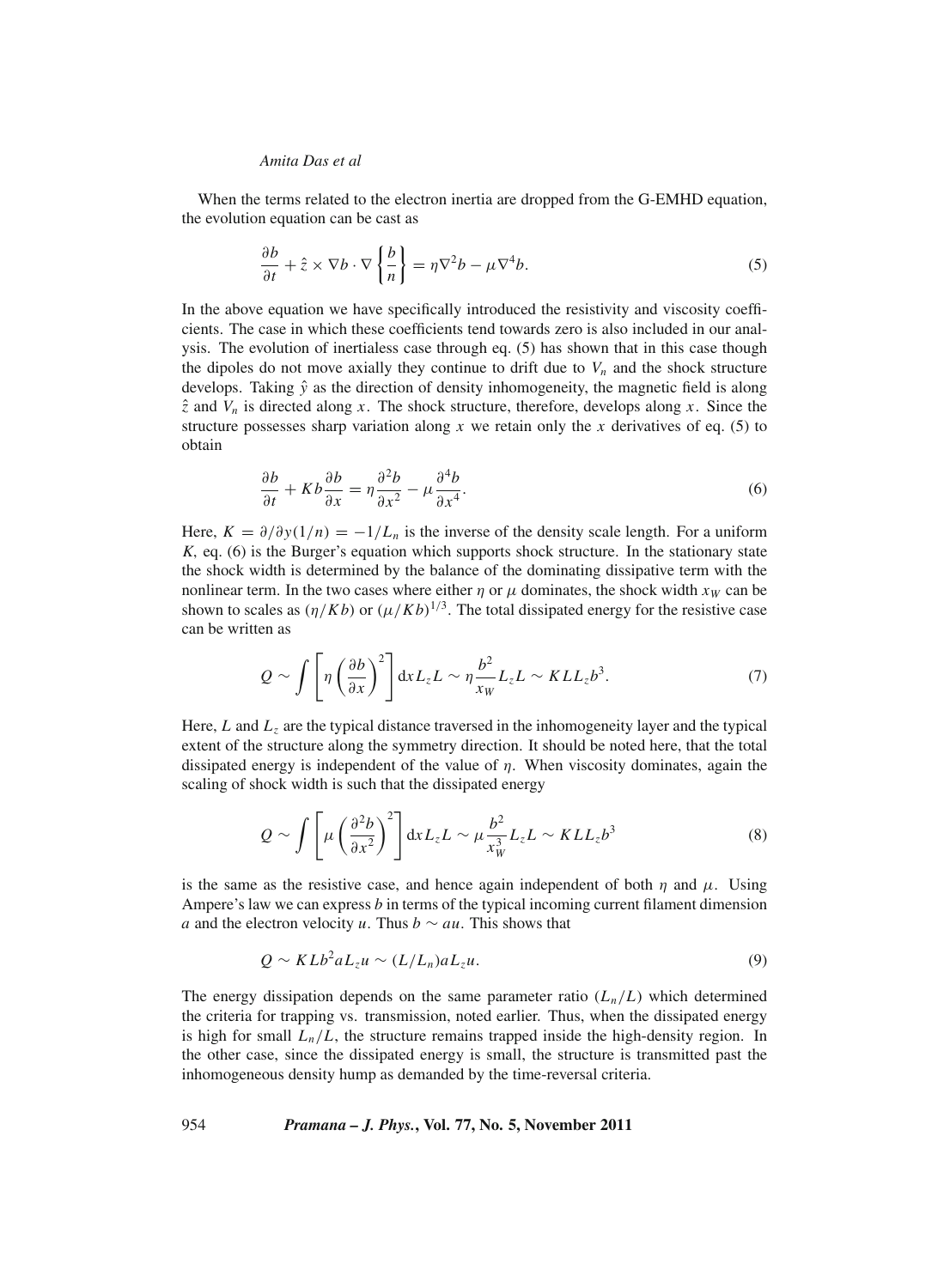*Collisionless stopping of electron current*



**Figure 3.** Evolution of total electron energy for various values of the (**a**) resistivity parameter  $\eta$  and (b) viscosity. The sudden decrease occurs at the time the pulse crosses the density inhomogeneity layer. The typical magnitude of this rapid dissipation is similar in all the cases.

Thus, sharper the density gradient and longer the distance traversed in the inhomogeneous region, higher is the amount of energy dissipated. Furthermore, the estimated energy dissipation is essentially equal to the entire incoming magnetic energy for  $L = L_n$ . For highly energetic electrons, the resistive damping could be weak. In this limit of vanishing resistivity, the anomalous viscous effects would spontaneously arise from the Kelvin– Helmholtz destabilization of the sharp current layers formed in the shock region and would dominate [5]. The dominant character of energy dissipation would change from resistive to that dependent upon the anomalous viscosity effects of the system, as the energy of the incident electrons increases. However, the total magnitude of the energy dissipated from these electrons remains insensitive to this change [4]. The G-EMHD simulations also illustrate this. The magnitude of total energy dissipation typically is of the same order even though the resistivity and viscosity parameters are chosen to be different for the various simulations shown in figure 3.

## **4. Application to fast ignition**

This process of collisionless dissipation of electron energy has direct relevance to the fast ignition (FI) experiments [6]. The FI scheme is a simple variant of the inertial confinement fusion (ICF) technique. In FI the fusion target is compressed by a slow nanosecond pulse and then a separate fast sub-picosecond laser pulse is employed for the creation of hot spark. This has several advantages, the compression is easier and one no longer needs

*Pramana – J. Phys.***, Vol. 77, No. 5, November 2011** 955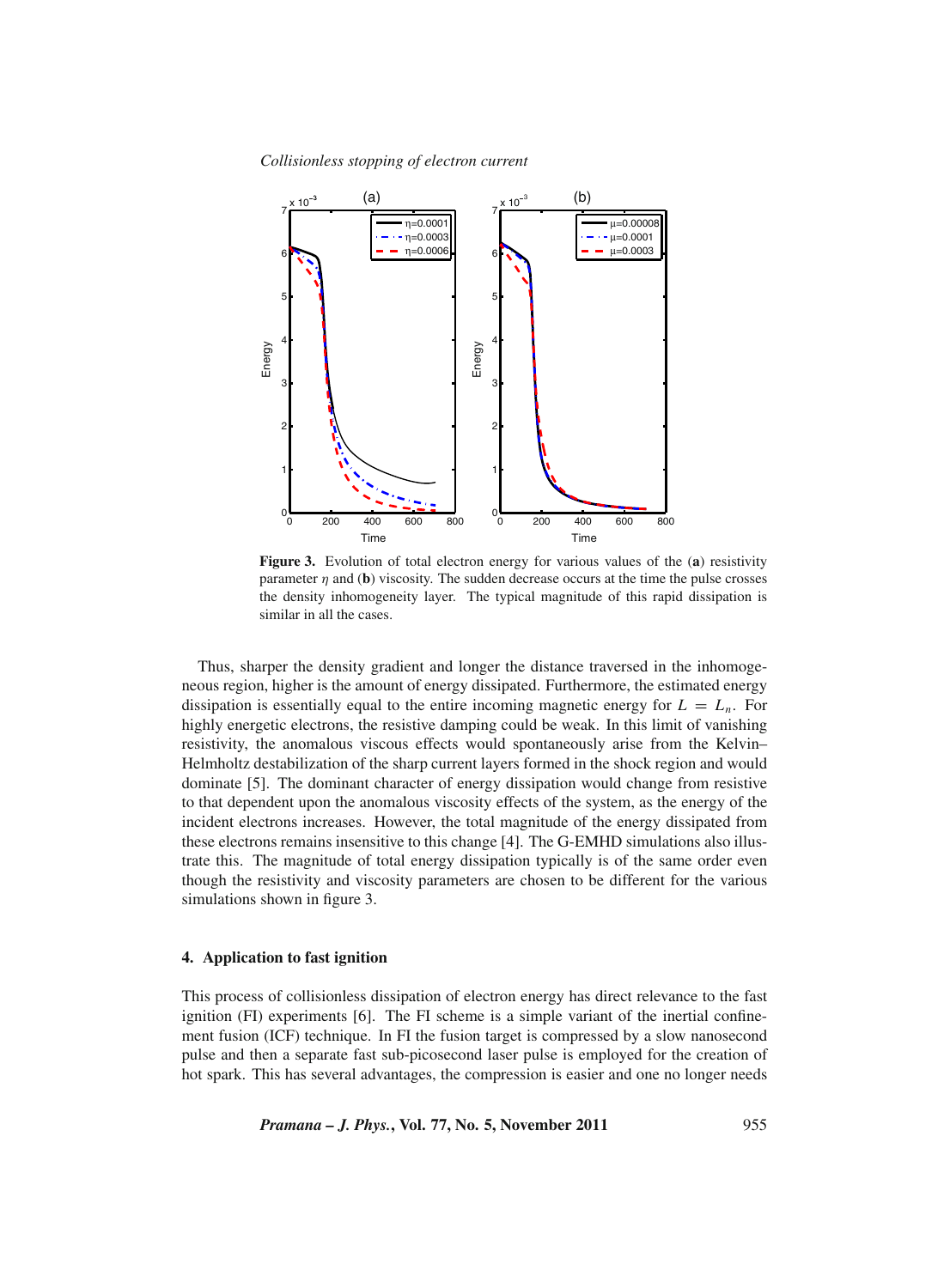stringent spherical symmetry of the target and/or drive pressure as the hydrodynamic instabilities arising due to the assymetries are inconsequential. The femtosecond laser, however, cannot penetrate the overdense target region. One relies on the energetic electrons generated at the critical density region to propagate towards the compressed core and deposit their energy for the creation of ignition spark. Some scaled-down experiments [7] have shown FI to produce promising results with ten-fold increase in fusion events relative to the same experiment without employing the ignitor pulse. However, skepticism still prevails as one would require 1−3 MeV or even higher energy electrons for heating in the full-scale experiments. The classical stopping distance for 1−3 MeV electrons even after considering correlated collisions in the dense plasma environment turns out to be around 100−1000 microns, much longer than the compressed target size of 50 microns. The success of FI thus requires some collective plasma process to enhance the stopping efficiency. The collisionless energy dissipation process outlined in this paper provides the relevant collective process.

A strong evidence in support of such a collective process at work is provided by a recent experiment conducted at ILE Osaka [8]. The experiment measured electron energy spectrum with the help of two electron spectrometers placed at 20◦ and 40◦ angles with respect to the ignitor laser pulse axis on the opposite side of the target. The electrons collected by the 20◦ ESM have to pass through the compressed plasma core region and hence traverses the inhomogeneous plasma density, whereas the ESM at  $40°$  collects electrons passing through the low coronal density region of the target. The ultra intense laser (UIL) was sent at various distinct time with respect to the maximum compression timing. It is observed that while there is hardly any difference in the electron energy spectrum for the 40◦ ESM, the ESM at 20◦ registers a marked drop in the number of electrons having energy as high as 15 MeV when the UIL pulse timing properly coincides with the timing of the compression pulse. The stopping of the 15 MeV electrons can also be understood. We had noted that the energy dissipation typically is of the order of the incoming magnetic energy associated with the current pulse. In non-dimensional form, this translates to

$$
B = \frac{2I}{ac}; \qquad Q \sim \frac{B^2}{4\pi} \pi a^2 c = \frac{I^2}{c} = I^2 R. \tag{10}
$$

This expression shows that the effective resistivity  $R = 1/c = 30 \Omega$ . The current associated with the electrons in the experiment is measured to be around 0.5 Mega Amperes. One can thus expect a voltage drop of  $IR = 15$  Mega Volts which will stop electrons with 15 MeV energy. Thus the estimates based on our analysis provide good quantitative agreement. Another strong evidence in support of the mechanism comes from the published PIC simulation data which show that in all studies the heating occurs at a location where the density inhomogeneity is maximum. We thus observe that the existence of anomalous collisionless scheme of energy dissipation helps us to extract energy from those high-energy electrons which otherwise would have propagated unhindered. This helps in increasing the heating efficiency. It should also be noted that the location of plasma heating can be maneuvered by an appropriate tailoring of the plasma density profile.

In addition, it is also desirable for efficient plasma heating at a localized spot that the electron beam spreading during the course of its propagation be minimum. Several schemes have been proposed in the past to collimate and guide the electrons. One of them is the use of specially structured targets made of different materials [9]. Such targets would neither

956 *Pramana – J. Phys.***, Vol. 77, No. 5, November 2011**